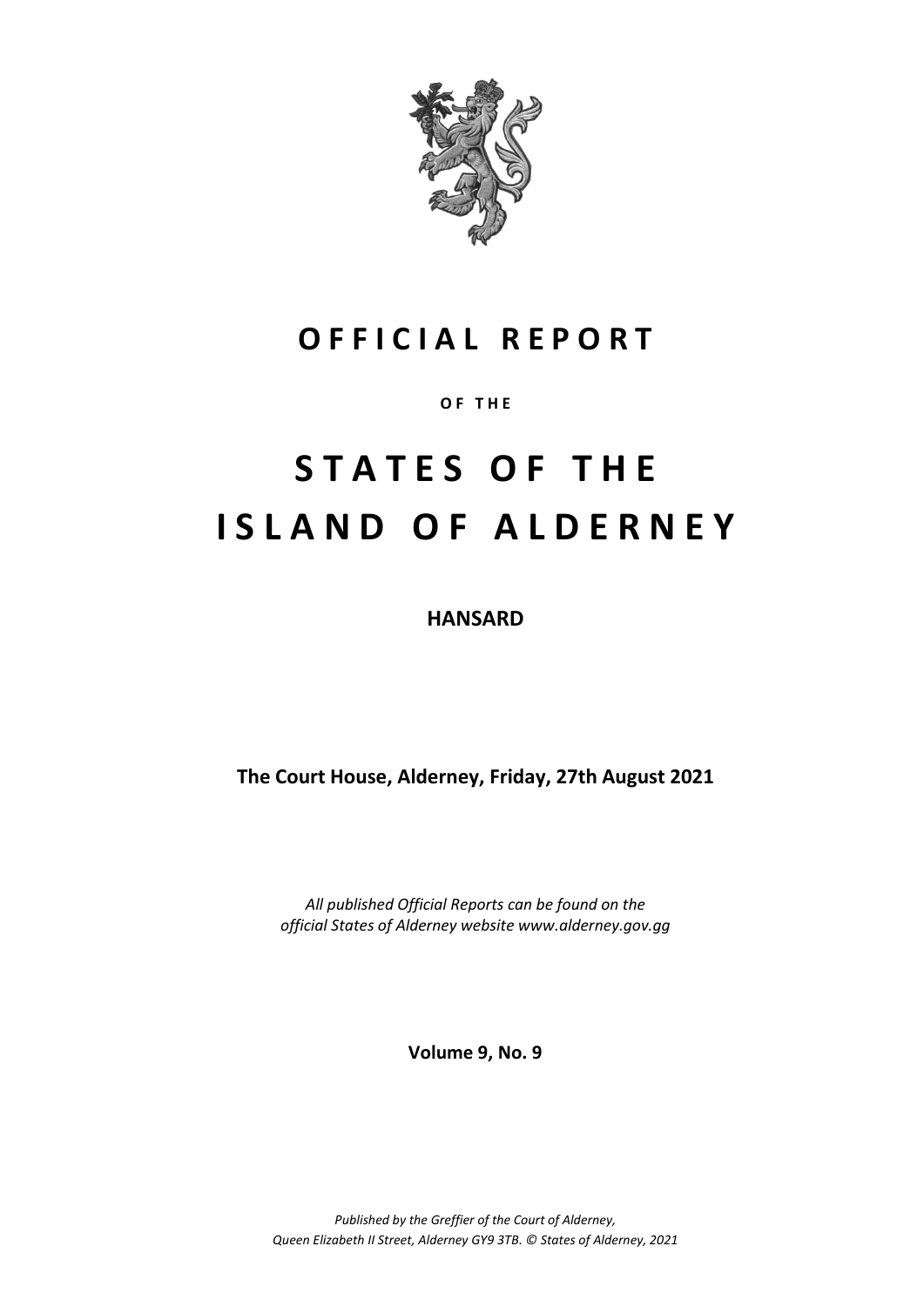#### **Present:**

#### **Mr William Tate, President**

#### **Members**

Mr Bill Abel Ms Annie Burgess Mr Ian Carter Mr Kevin Gentle Mr Christian Harris Mr Boyd Kelly Mr Graham McKinley, OBE Mr Steve Roberts Mr Alexander Snowdon

#### **The Greffier of the Court** Mr David Knight

## **Business transacted**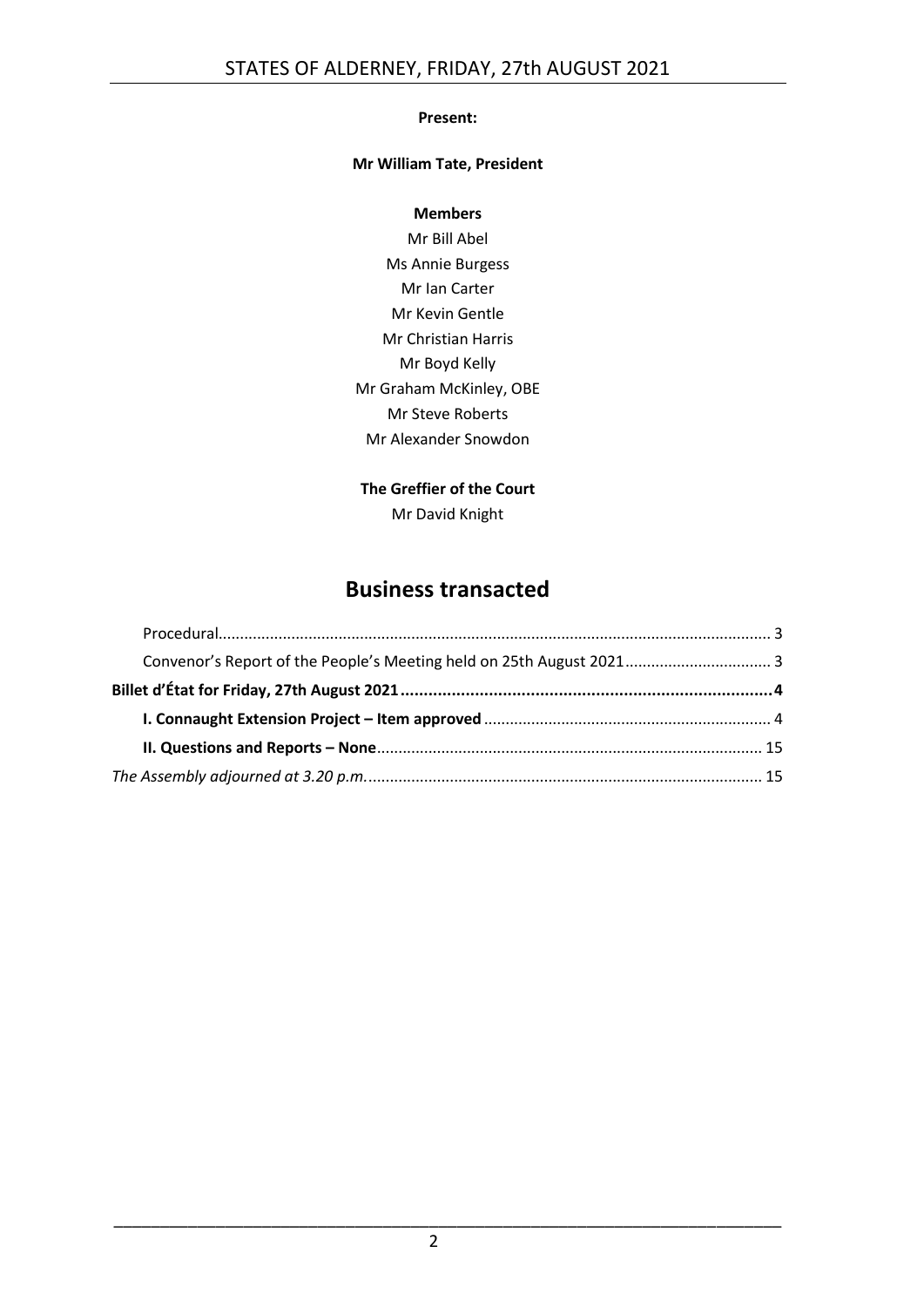## States of Alderney

*The States met at 2.30 p.m. in the presence of Lieutenant G T Workman RN (Rtd), a representative of His Excellency the Lieutenant-Governor of the Bailiwick of Guernsey*

[THE PRESIDENT *in the Chair*]

#### **PRAYERS**

*The Greffier*

**ROLL CALL** *The Greffier*

#### **Procedural**

<span id="page-2-0"></span>**The President:** Before we proceed, I should perhaps say a word about the Meeting this afternoon.

Firstly, unfortunately, for technical reasons, it has not been possible for Quay FM to broadcast 5 the Meeting this afternoon. Also, historically we do not have a Meeting in August but there is provision within the Rules of Procedure and that has been exercised today. And, for the sake of the record, I think I should just read Rule 3 of the States of Alderney Rules of Procedure, which says as follows:

Notwithstanding Rule 2, where, in the opinion of the President, a decision of the States is urgently required in any matter, (except for a letter to which Rule 4A applies) he may issue a Billet d'Etat dealing with that matter only, which shall be available to each Member of the States not later than the 4th day before the day fixed for the meeting.

I received a request last week from Mr Abel, the Chair of the Policy and Finance Committee, to 10 convene a Meeting under Rule 3, the reason being that the Proposition was urgent insofar as the decision needed to be made and conveyed to Guernsey before the process could be moved forward. Now, I took the view that that did in fact satisfy the provisions of Rule 3 and accordingly we have the Meeting this afternoon.

#### **Convenor's Report of the People's Meeting held on 25th August 2021**

<span id="page-2-1"></span>**The President:** We had a People's Meeting on Wednesday and Mr Gentle, who was the 15 Convenor, will now give us the attendance details.

**Mr Gentle:** Thank you, sir.

I convened the People's Meeting on Wednesday 25th, I was assisted by the Chief Executive and the Finance Manager. There were seven further States Members present, and apologies were 20 received from Mr Kelly and Mr Jenkins. There were 28 members of the public, four members of the press and, of course, you yourself, sir.

Thank you.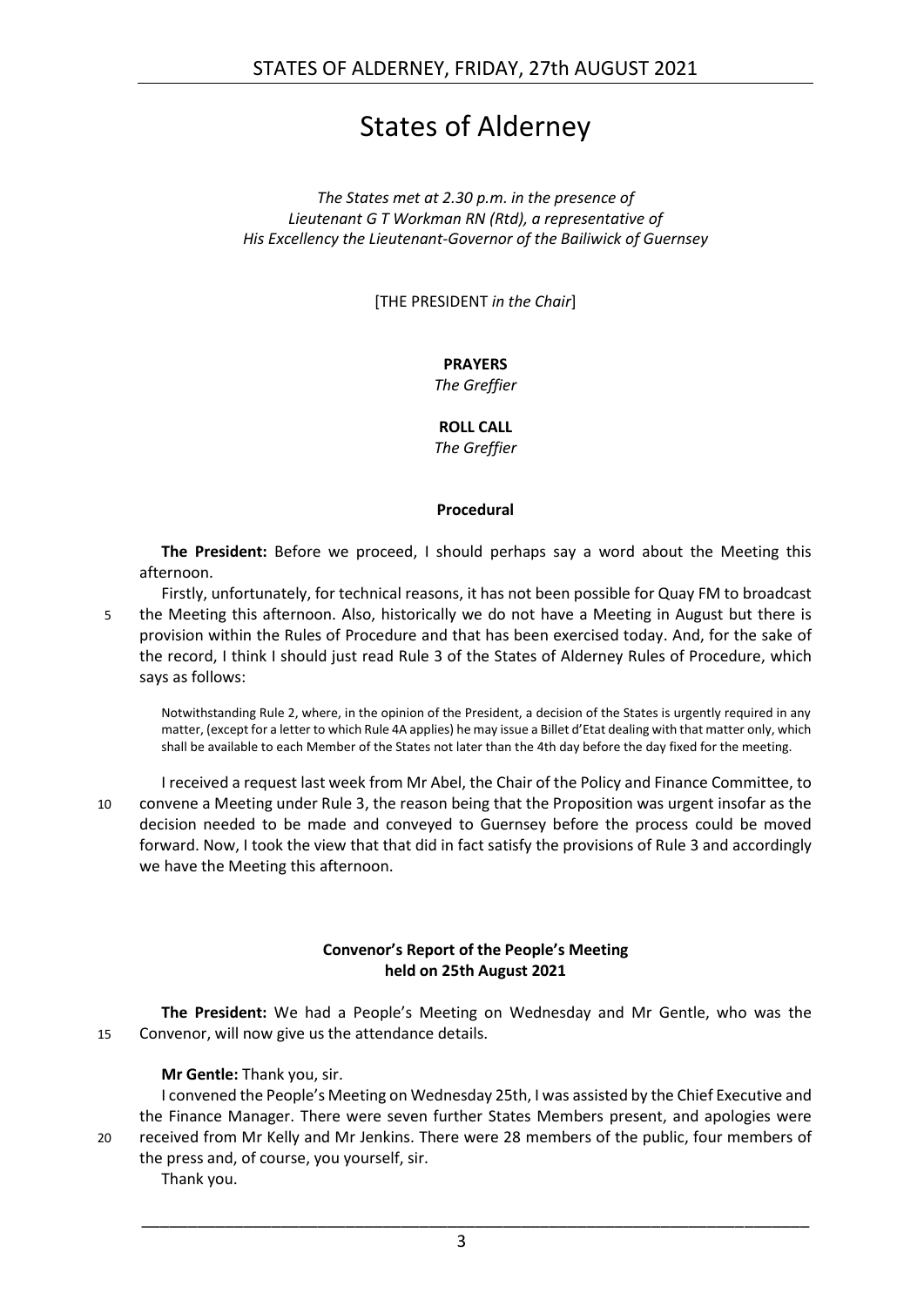<span id="page-3-0"></span>**The President:** Thank you very much indeed.

# Billet d'État for Friday, 27th August 2021

#### **I. Connaught Extension Project – Item approved**

<span id="page-3-1"></span>*Item I.*

*The States of Alderney is asked to approve the recommendation from the Policy and Finance Committee to provide additional funds of up to £737,000 for the delivery of Phase 3 of the Connaught project and to authorise the Policy and Finance Committee to recommend to the States of Guernsey Policy & Resources Committee that approval be given for the additional funding of £737,000 for Phase 3 of the Connaught Extension project.*

#### 25 **The President:** Mr Greffier.

#### **The Greffier:** Thank you, sir.

Item I is the Connaught Extension Project. The States of Alderney is asked to approve the recommendation from the Policy and Finance Committee to provide additional funds of up to 30 £737,000 for the delivery of Phase 3 of the Connaught project and to authorise the Policy and Finance Committee to recommend to the States of Guernsey Policy & Resources Committee that approval be given for the additional funding of £737,000 for Phase 3 of the Connaught Extension project.

This is proposed by Mr Abel and seconded by Mr Gentle.

35

**The President:** Mr Gentle, were there any comments at the People's Meeting?

#### **Mr Gentle:** Yes, sir, there were.

- The Chief Executive advised that the total sum of £737,000 does include architect, surveyor 40 and project management fees, in answer to a question from a member of the public. These individual sums cannot be broken down due to being commercially sensitive at the moment. They are included in the project process and have been reviewed and assessed by Procurement in Guernsey.
- It was queried if the building costs had been checked, as it is hard to believe that they have 45 risen that much. It was also queried if the price would reduce during the contract due to stabilisation of prices. I, as the Convenor, advised that Phase 3 was a concept design when Phase 2 and 3 were put to Guernsey for approval. The recommendation is for funds *up to* £737,000, and it is hopeful that costs will settle as Phase 3 is progressed.

I also advised that the gross internal square meterage of the Extension is 789  $m^2$ , with nursing 50 homes in the UK costing on average £2,180 per square metre.

That is all, sir.

**The President:** Thank you, Mr Gentle. Mr Abel, I believe you are going to propose this.

55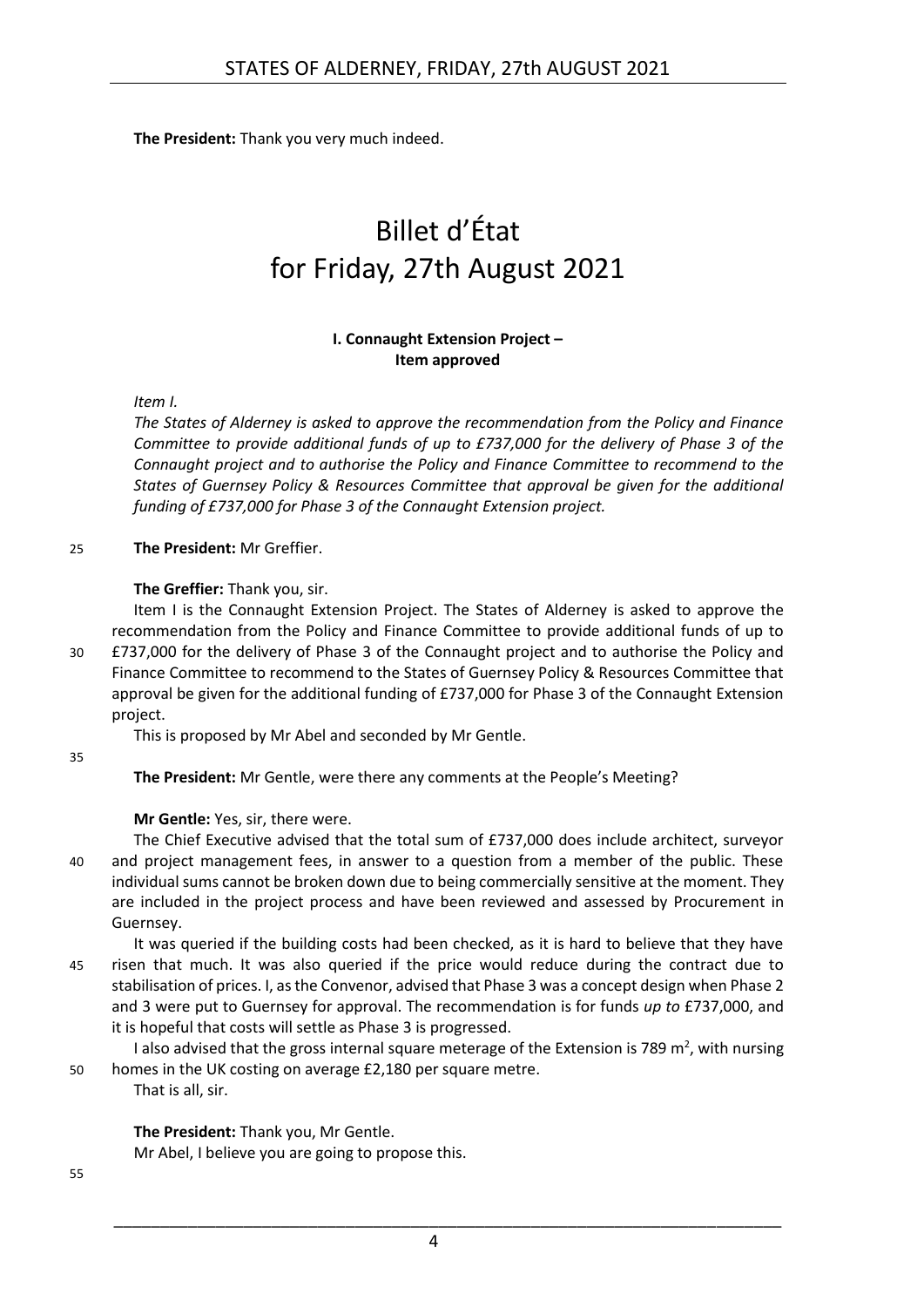**Mr Abel:** Yes, thank you, Mr President, and thank you, Mr Greffier.

Before I start, Mr President, I would like to thank yourself and your team and the Greffier and his team for setting things up today to be able to hear this Proposition. I would also like to thank my States colleagues and the public for their support today.

60 And also, a slightly amusing point, if I may, Mr President, having a 2.30 p.m. Meeting, certainly on a Friday, is a lot better than the 5.30 p.m. Meeting that we would have had in the past, so the change is welcome.

As explained by the President and the Greffier, the reason for the Special States Meeting is to debate the provision of further funding for the Connaught Extension. Item I on the Billet is my 65 letter, as Chair of P&F, to the President asking for a Proposition to be put to the States for increased funding for the Connaught Extension that is still to be completed.

By way of background, a total amount of funding of £1.88 million was approved for a three-phased approach in March 2020. This approval was given by the States of Alderney and Guernsey's Policy & Resources Committee. Phases 1 and 2 have now been completed within time

70 and also within budget. Phase 1, the loft conversion, has led to the Connaught now having 27 rooms and Phase 2, the foundations and groundworks for Phase 3, now allows the construction and finalisation of the Extension. This will provide a further 13 rooms for the Connaught. As part of the submission of March 2020 the estimate of £1.29 million for Phase 3 was based, as Mr Gentle pointed out, on a conceptual plan, scope of work and also pricing. Over the last few months the

- 75 detailed design, scope of works, finishes and bill of quantity have been completed and tenders received and evaluated. The final budget to complete the Connaught extension now stands at £2.027 million, an increase of some £737,000, as was highlighted in the Proposition to be considered and by Mr Gentle.
- The evaluation of the reasons for this significant change reflect the failings of using an estimate 80 based on conceptual drawings and scope of work, and also reflect the current impacts of shortages and prices which are higher due to the current COVID situation, or at least the tailing of the current COVID situation. In addition to that, we see increases due to some changes over the Brexit period, again of more than 18 months ago. Until the current supply conditions are resolved the contract cannot be finalised and, as Mr Gentle mentioned, there are provisional sums included in the final
- 85 budget estimate which, when things settle down and during the course of the contract, are hoped will be contained or reduced going forward, and hence the term used carefully in the Proposition that this is an approval for *up to* £737,000.

Mr President, that provides some of the background, without reading my letter extensively. I would like to commend the Proposition as tabled to the States. The States of Alderney is asked to 90 approve the recommendation from the Policy and Finance Committee to provide additional funds of up to £737,000 for the delivery of Phase 3 of the Connaught project and to authorise the Policy and Finance Committee to recommend to the States of Guernsey that this also be approved. Mr President, thank you.

95 **The President:** Thank you very much indeed, Mr Abel. Mr Gentle, I think you are going to second this Item.

**Mr Gentle:** Yes, sir, thank you very much.

Sir, colleagues, before I start, I should also like to add my thanks to both yourself and through 100 yourself to all others for permitting this today. I also ask for a little bit of leeway, sir, because I might have a little bit of repetition, you might hear something that has already just been said.

There are always unknowns before and during any standard large-build construction project and in this instance there are particular main factors, as highlighted in paragraph 4 of the submission letter from Mr Abel and in his Proposition we have just heard.

105 The delivery of the new extension was broken down into three distinct incremental phases, with the more agile approach designed to reduce risk, allow for change fail limitation, to be more flexible and offer a better delivery and success rate. It also minimises the profit-on-profit aspect,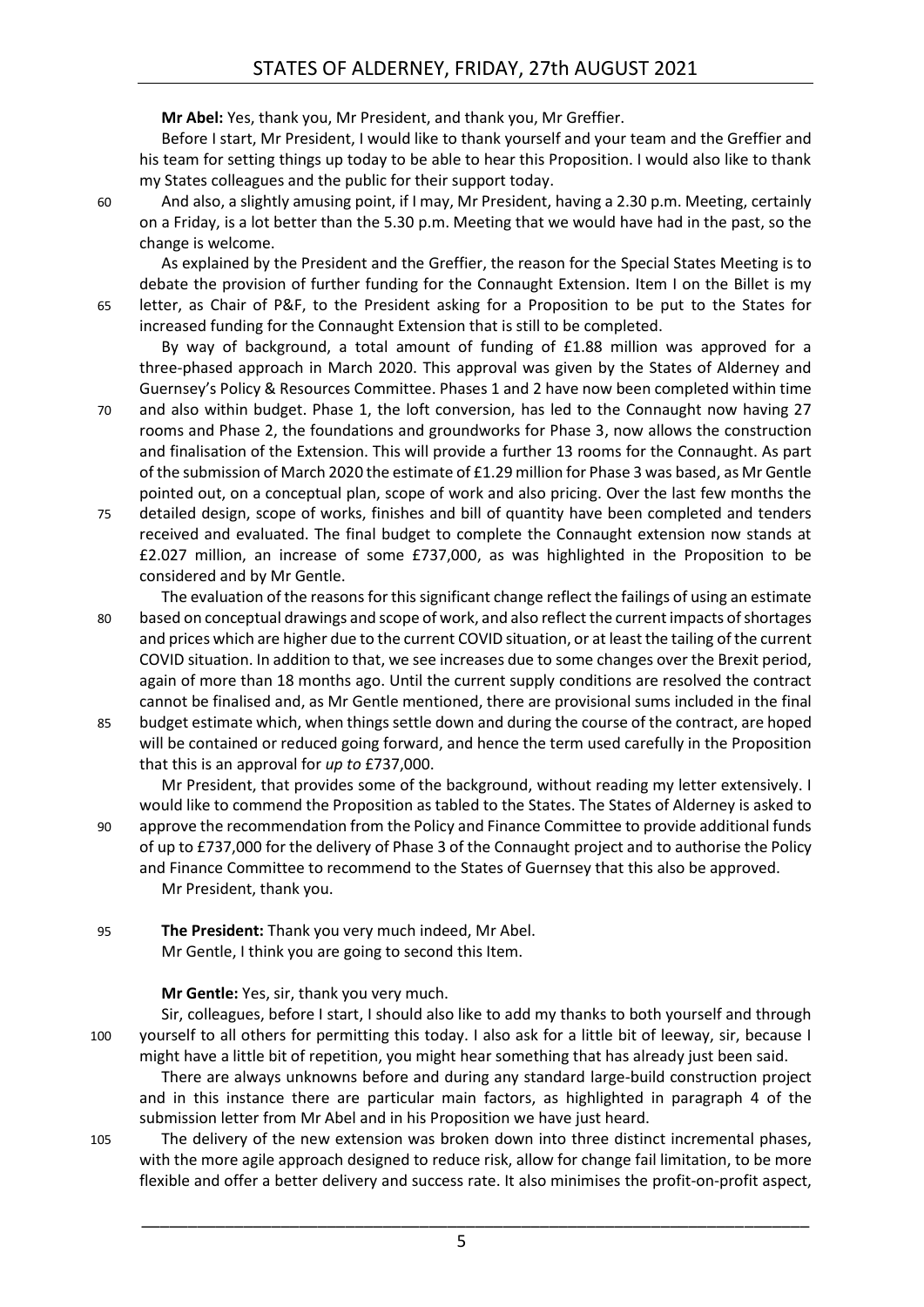especially where each phase needs different specialist contractors. Being asked to submit for Phase 3 funding prior to Phase 2 commencement, based only on those concept design drawings,

- 110 has highlighted that whilst those drawings were suitable for planning purposes, the estimate was calculated using a number of assumptions and has now been shown to be inadequate. It is noted that all those who tendered for Phase 3 have had issues obtaining prices owing to worldwide fluctuations, but it is certainly hoped that prices will be refined and there is confidence that reductions can be made as the world starts to get back on more of an even keel.
- 115 As the General Services Committee were appointed political lead for this project I will obviously continue to keep a close eye on this going forward, looking to find those reductions as we fine tune. The finance for this is in the capital budget and is factored into the revised budget for 2021. The Project Board will continue to meet as often as is deemed necessary in order to evaluate all potential spending as we constantly look to deliver.
- 120 In population terms, the census of 2018 showed a dependency ratio of 0.83 retired and children, or those over 65 and under 16 versus those of working age. On the basis of current demographic forecasting, it is predicted that in less than 15 years the level will be one and simplistically this Extension will go some way to meeting current needs. The need for further provision is evident and an ongoing investigation into future care requirements recognises that 125 residential care provision is not the only solution to the challenge of an ageing population.

In 2011 the existing building was opened and now, as we have already heard, provides a total of 27 rooms and the Jubilee, linked to the Connaught via a corridor, provides 14 self-contained rooms. But the implication is that within another 10 years we will need to have additional care home capacity as well as options to promote and provide further independent and assisted living,

- 130 discussions which will need to be started sooner rather than later, but until then this request for additional funding is one I urge all my colleagues to get behind so that this very much needed short-term solution, providing those 13 more rooms, can come to fruition. Thank you, sir.
- 135 **The President:** Thank you very much indeed.

I have just noticed in fact that on your Proposition, Mr Abel, you asked for approval for funds of up to £737,000, and that is a request from Policy and Finance, and then further to recommend the States of Guernsey Policy & Resources additional funding of £737,000. (**Mr Abel:** Correct.) Now, should that not read 'up to'?

140

**Mr Abel:** No. Basically, by way of explanation, Mr President, the sum that we are applying to Guernsey P&R is for the £737,000. It is within the control of this States that we determine the amount of monies that we will ultimately allow for expenditure. Obviously if P&R reverts to us and also applies an 'up to' statement in their reply to us then the States of Alderney will take 145 cognisance of that particular thing. That is deliberate wording, but a good pick up, Mr President. Thank you.

#### **The President:** Thank you.

Now, who would like to speak on this Proposition? 150 Mr Harris.

**Mr Harris:** Thank you, sir, fellow Members. I certainly hope that the final figure of up to £737,000 is much less than that because that is quite a sizeable sum for the Island, so let's hope it comes in at a lot less than what we predict or 155 expect or possibly think it might end up being.

The importance of this project for the Island is obviously not to be understated. However, it is just a small patch at this time covering a much bigger issue and I think we as a States need to address that problem sooner rather than later, as stated by Mr Gentle, and we need as an Island and a States to look at sheltered housing, assisted housing and, of course, social housing as a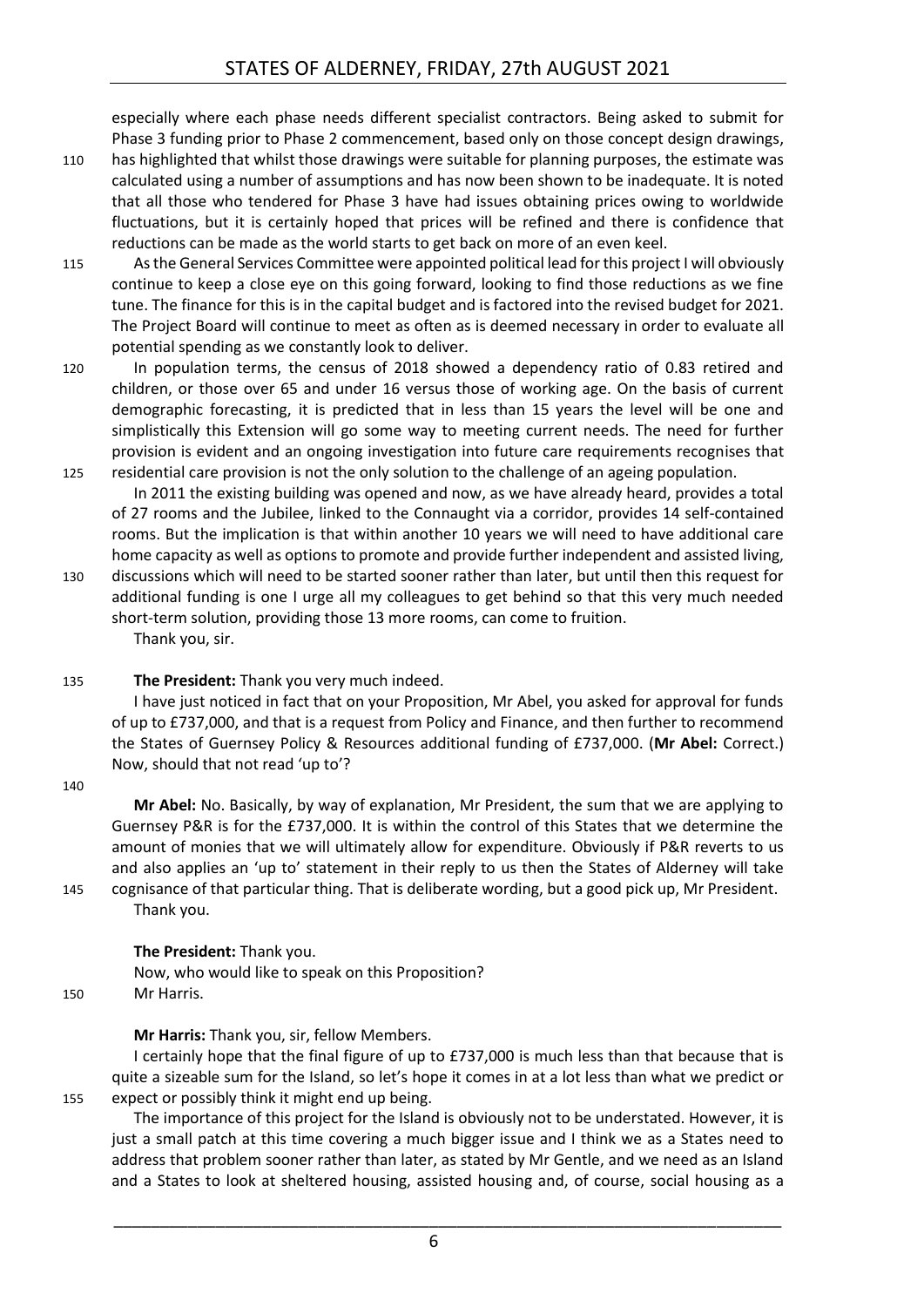160 matter of absolute priority in order to mitigate a bigger problem further down the line. So this is a good start but it is a very small part of a much bigger picture.

Thank you, sir.

**The President:** Thank you.

165 Mr Carter.

**Mr Carter:** Thank you.

Fellow Members, can I also reiterate my unequivocal support for this Proposition. Every day we do not do something is delay and those who need it are being delayed in their care. It is a 170 cliché, but perhaps we are where we are. But I would ask the question to some extent and, I am quite surprised, given I am one of newest Members here, as to how we have got here. How does a building project be underestimated by 60%?

I would seek reassurance that when you are using concept drawings that that estimated cost should perhaps be looked at by at least one other person or one other professional so that at least 175 we have a ballpark feel for where that figure should be. I do appreciate that Guernsey Procurement were involved and Phase 1 and Phase 2 have been delivered to the right cost and to the right timing but Phase 3, the most important part, has not.

I also appreciate that COVID and Brexit are factors, but looking at UK indices, that is perhaps a 15% on average increase. I know that specifics, like steel, is 53% higher than last year. You also 180 add on the Channel Islands factor, and that might give you perhaps a 30% variance. But we are 60% out. So given that estimate, how have we got to that point? What is the reason for it?

I know we have had a far more precise ability to cost and so the project is now a better costed project. Is it now the fact that we have a much more conservative costing and that perhaps, rather than the very optimistic view that was given previously, it has sensibly been taken forward to be 185 a rather more conservative cost? I hope that is the case and I hope that it is completed under budget.

However, talking to former States Members who were responsible for the Connaught when it was initially built, cost savings were sought and achieved then. They though became false economies – that route was taken, then remedial works occurred and then functionality was lost. 190 So yes, look to save money but do not do it in terms of just short-term gains.

It is certainly not for States of Alderney Members to micromanage a building project, and I can think of so many arguments to keep someone like me well away from it. But I would ask Mr Abel to reassure me that the appropriate Committee, GSC or P&F are given the opportunity to question, on a monthly basis, a sensible project manager's report that can give reasoned 195 explanation as to why a project is progressing in the way it is, so we do not get the shock of £1.29 million becoming £2.03 million. And theoretically, if we have the same mistake again,

£2.03 million becoming £3.25 million.

I think it is important in *any* form of re-engineering of this project when it is being looked at that the consultation with the manager and the staff occurs. Things on paper to engineers look 200 very easy. When you are a person actually trying to be a care home worker you find that that particular form of organisation, that particular way of building, does not actually function for how you want to care for that person. So please, any form of re-engineering that goes on in those plans, consult the manager and those who actually are on the sharp end of care in that care home.

My last point, which echoes Mr Harris, is the constant reference to the demographics of this 205 Island. The time bomb of care, raised in 2015, no long-term strategy put in place. Hence when this extension is completed and we can bask in its reflected glory, what will actually be happening is that we will also know at that time that there will be people who will not have a place in a care home who desperately need it because there is not space and we have not thought this through. We have not thought about the need for extra housing, whether care, sheltered housing or

210 supported care in someone's own home.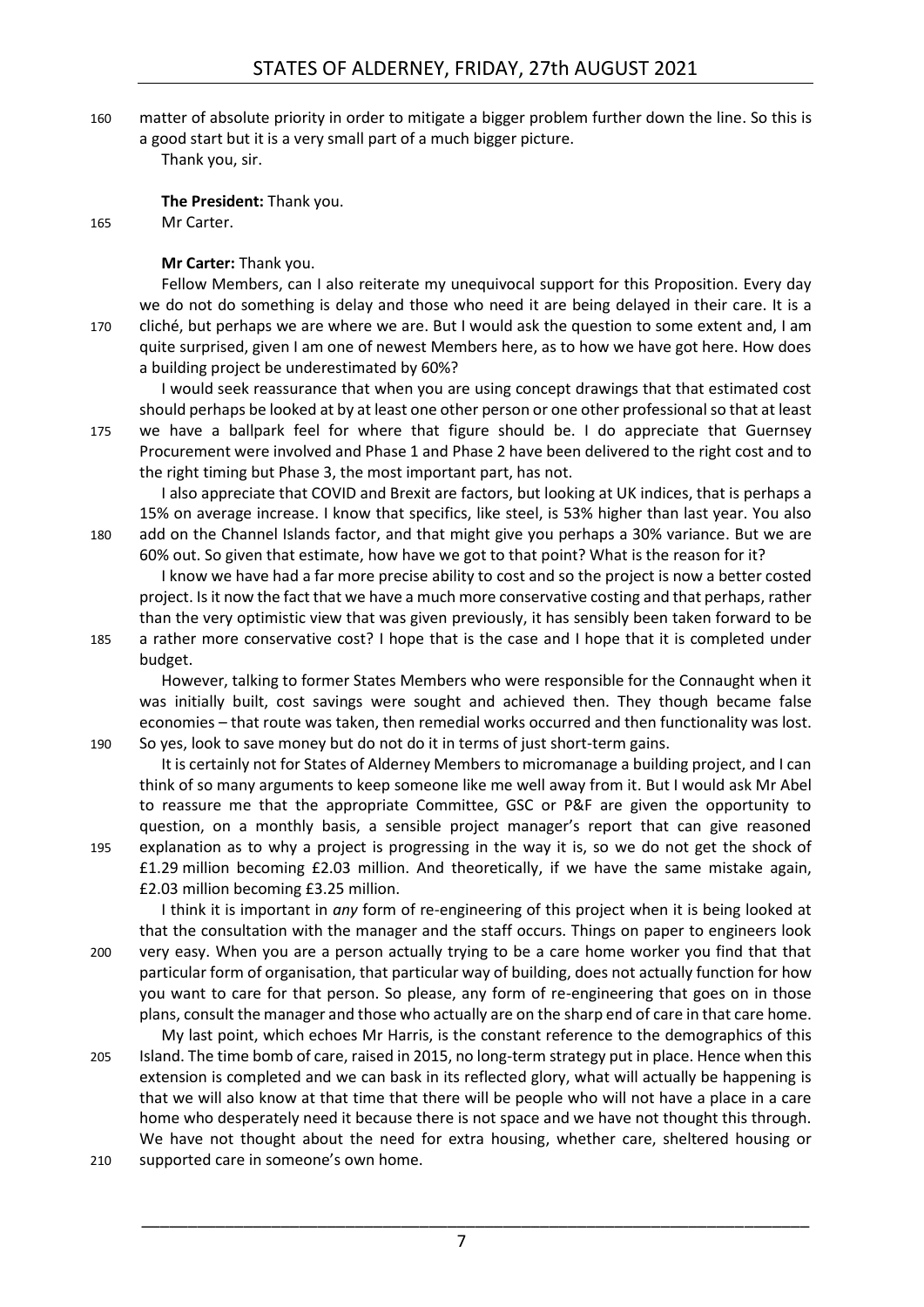I have to declare an interest here, my daughter worked for seven years at the Connaught as a carer, and I know that those who work there do go the extra mile to support the people there, they are utterly committed. But without the right staff, and I think that is key, it is perhaps the thing that we are not thinking about at this stage: we might have 13 extra rooms but do we have 215 the right staff? Will we have the right staff to actually work with them to support those people?

Will we end up with 13 extra rooms that are simply a shell, simply because we do not have the staff to support the people who are in those rooms? I do not think the lack of a strategy is through design. I think what has happened is that the

day-to-day pressures of work, the short-termism that perhaps the States in the past has taken as 220 its view as to how to make things happen, has caused this problem to occur. So I would ask to put a marker today, every States Member who is present, that we are held to account for the creation of a strategy, not just for care, but for housing because if we do not do that whatever you build you might not have the right people to actually run it. It is very hard work. It is not tangible work, putting in place strategies. There are no soundbites to be had in the *Press* or *The Journal*, you 225 cannot say, 'We have done this'. It takes perhaps one or two years to get a proper strategy in

place. Please bear that in mind when voting for this Proposition. A quote from Gandhi:

The true measure of any society can be found in how it treats its most vulnerable members.

If we do not sign up to the immediate request for funds and sign up for a proper, planned ageing strategy and housing strategy together, then I think we will be failing those who we owe 230 the most to.

Thank you very much.

**The President:** Thank you, Mr Carter. Would anybody else like to speak?

235 Mr Snowdon.

**Mr Snowdon:** Thank you, Mr President.

Just referring to Mr Carter's very passionate speech, it was very good, I think we probably do need another debate on quite a lot of different items in this Chamber.

- 240 Just going back to this Proposition that is in front of us today, I did a little bit of homework, I just wanted to catch up on where we were and where we currently are going. To start off, the business case for this and the debate has successfully already got through this Chamber and also Policy & Resources in Guernsey, and it is absolutely vital that we do pass this today, so I will not be voting against, I will be supporting this and for the Proposition.
- 245 However, I just want to talk about the process a little bit with Members, if it is all right for me to go on a little bit about it. In March 2020 we passed £2,290,000, agreed by the full States. And I have been looking a little bit at the *Hansard* here, going back to –

**Mr Gentle:** Point of clarification please, sir.

250

**The President:** Mr Gentle.

**Mr Gentle:** It was £1,290,000, Mr Snowdon, not £2 million.

255 **Mr Snowdon:** Sorry, thank you, £1,290,000, passed in this Chamber, 11th March 2020. From some of the context and the *Hansard* stuff that is on this paper I cannot actually see the concept designs in there. I think, I might be talking wrongly, but from a personal view I understood that that was actually the sum of money that we were going forward with for this project. I was not aware that there was going to be a tremendous spend afterwards.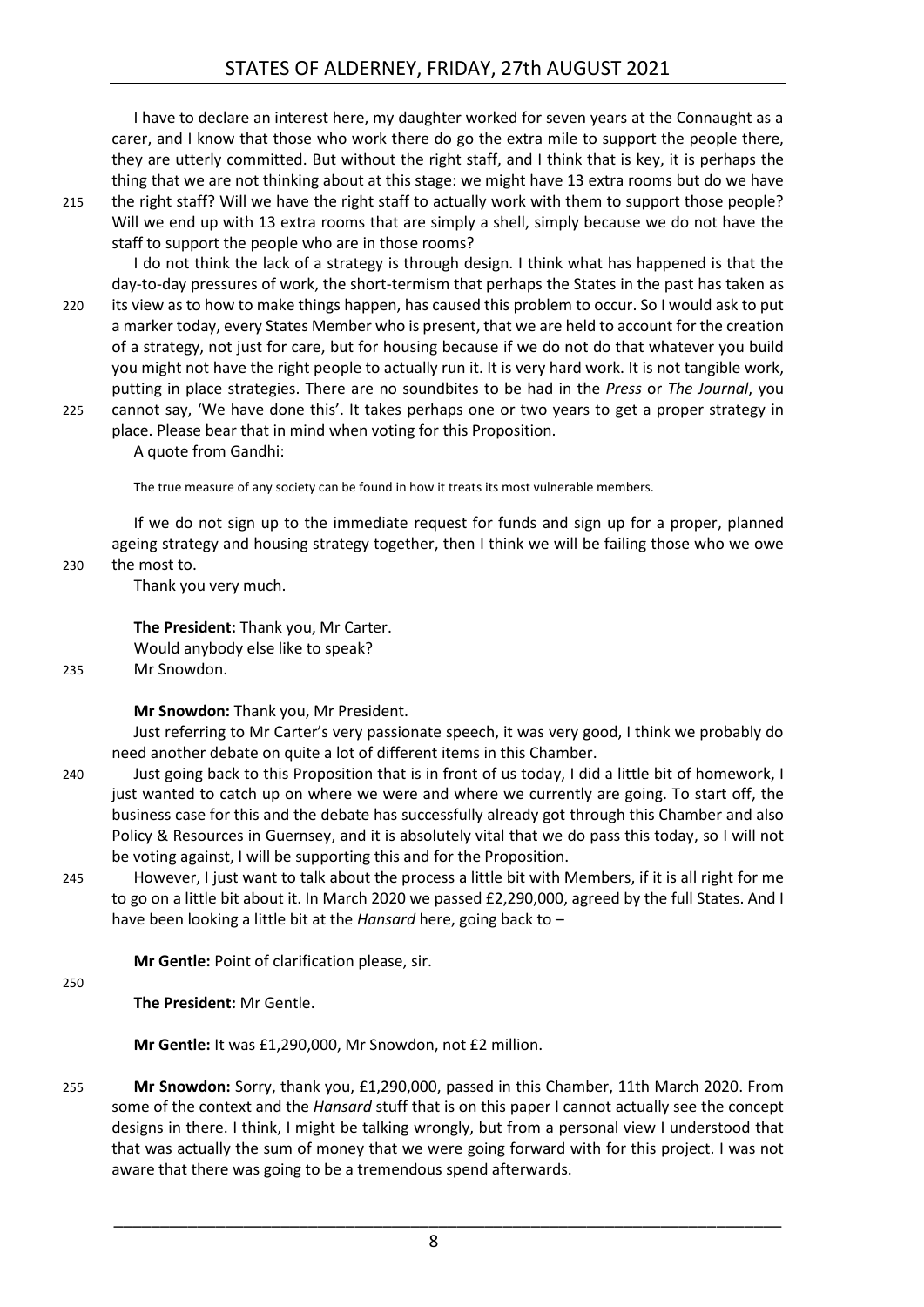260 Looking at the *Hansard*, it also states that the tenders will be confidential. However, looking at this Billet we have in front of us today I think people can actually work out what the tenders are because of the money that is required at the moment, so I am not quite sure why we said it was going to be confidential and then it is not confidential. Personally, I think they should be in the public domain, the tenders, because it is public money. I just wanted to point that one out from

#### 265 the debate.

The Billet in front of us today states in it that:

All realistic information was taken into account at that time and was detailed in the Billet…

In 2020 when we went to debate in this Chamber, but I do not think that statement is actually correct because this concept and over budget does not seem to add up. I am concerned that we are now blaming Brexit and COVID. Obviously they have had an impact, but not to £737,000 over 270 budget. And, I think Mr Carter has actually touched on this already, but the UK government's Construction Materials Price Index shows a 15.8% increase in materials from January 2020 to June 2021, so when we look at the increase that we have here today presented to us, a 57% increase, it just does not make sense how we have got to this stage.

- If we go back to the process. We have looked at it, it has been presented to this Chamber, then 275 we have kindly presently it to Guernsey and Guernsey agreed on that request that we were presenting, but I just feel that probably more homework needs to be done when we are doing this sort of thing. That is what I am going to come on to, adding a few other bits and pieces into the mix with all of this, because I think it is important we learn from the process that we have got today.
- 280 So I would like to know why the foundations and the main structure were split into two. If we went out and tendered for both of them would we not have a realistic idea of what the total cost would have been if we had seen the tenders for one big extension project? Rather than splitting it into two, digging in the ground, unfortunately stopping, which is actually very embarrassing for us and everyone involved, and then having to go back to this debate here today. I am really 285 concerned that maybe we should have added those both together and moved forward a bit.

Now, Members may remember at the P&F meeting I did ask our advisor was there an example in Guernsey of any project that has this much overspend, and please correct me if I am wrong, he did not give us an example of over budget to this extent, 57%, he did not say, 'Yes, there are multiple projects in Guernsey that have got this over budget estimate', so I would like clarification 290 that really we do need to look into this a lot further.

Touching on some other points, going back to 2008, the new Connaught Care Home, and I thank Mr Carter again for highlighting some areas where the corridors should not really be twisting around, they should have been straight, and there should have been maybe a little bit more consultation with the people that are actually working there at the time. I am sure they did the 295 best that they could, the people designing it, but realistically it maybe is not the criteria that is

- needed today. But touching on the build project, because this is what I want to touch, I think we should start comparing things to previous things that have happened in the States with similar projects, £2,500,000 agreed by this Chamber in 2008, is my understanding. The total spend, finished, I know there was work that had to be required at a later date, was £3,117,000, so that 300 was over budget by £617,000. That is just an example.
- Then we got back to … please correct me if I am wrong because I was trying to find these numbers this morning quite rapidly and I may have got it wrong but I think I have hopefully got it right. Alderney Commercial Quay: now, when that was started off that started at £4 million to £6 million and then went up to £9 million. What I am trying to say is that there is a pattern that 305 projects that seem to come to this Chamber are a lot lower than what they end up actually being.
- So are we better to actually get … I am not quite sure if it is more professional advice or different professional advice to make sure that the guide that we actually ask for out of public money and then go to Guernsey for is actually the money that is needed at the end of the day.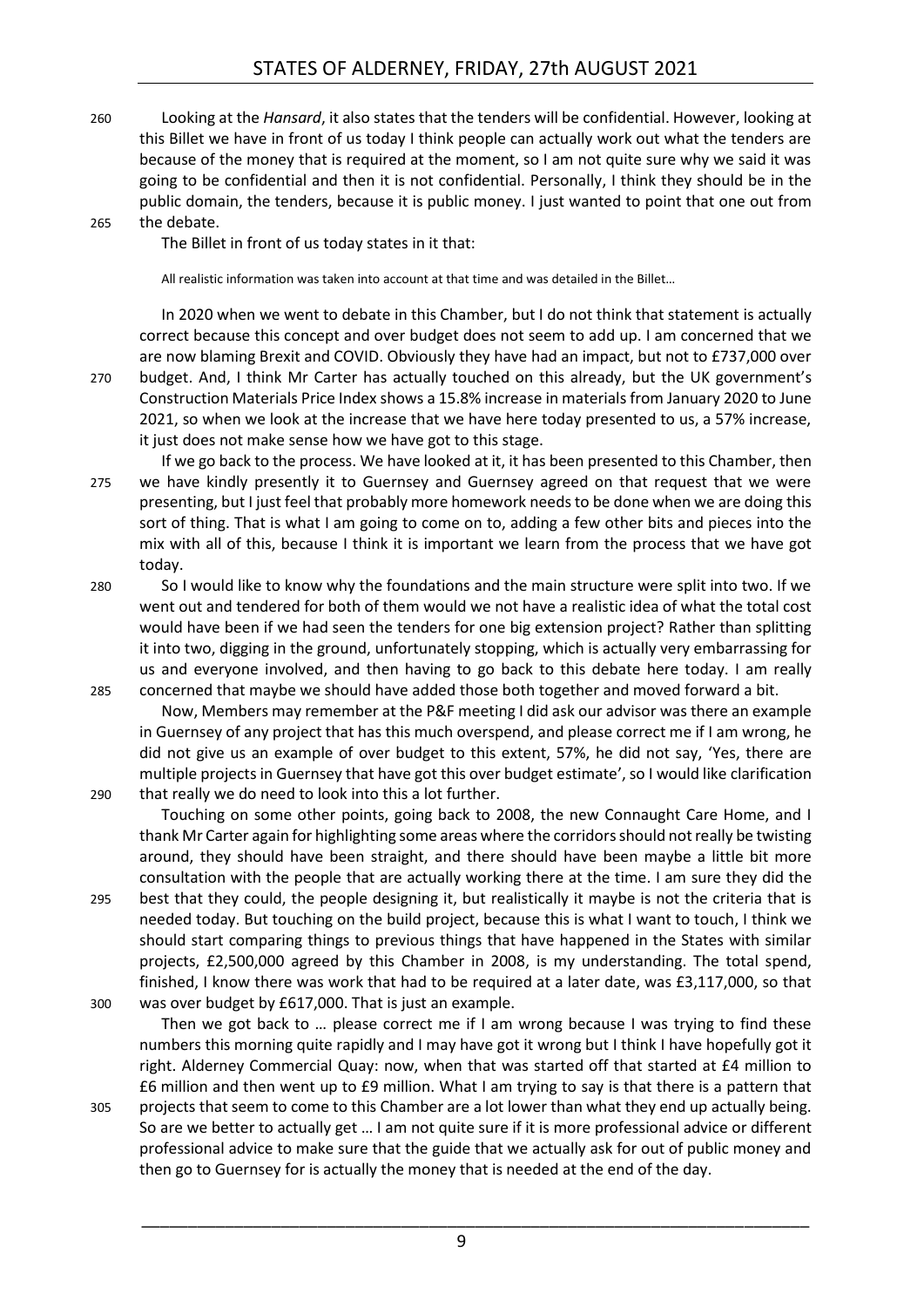### STATES OF ALDERNEY, FRIDAY, 27th AUGUST 2021

Just to take another project which you probably do not want me to talk about, but just to touch 310 on it, another example is the swimming pool. You started off with something and we have not got there at all.

**The President:** I think, Mr Snowdon, you are now starting to get a good way away from the Proposition.

315

**Mr Snowdon:** My punchline, sir, if that is okay, is: are we seeing a pattern here? Why does this keep happening? And that is why I think that we need to learn from all the history that has happened with all these different projects and now we have got one that is very important but is coming a lot higher than anticipated. Why does this keep happening? How do we move forward

320 with this and actually work out how to resolve it? Do we need some sort of independent review on the whole situation, let's say with projects over the last 10 years, so we do not keep repeating this situation?

I am really going to press this point a little bit but the public of Alderney, Guernsey and the Bailiwick have had quite strong directions, I would say, if that is the right word to use, from the

325 Policy & Resources Committee that finances are going to be very tricky as we move forward and taxes will go up. So we have got to try and make sure that all of these projects, which are essential, are delivered to a budget that is set in this Chamber and that we do not go around the table because we are having the same sort of debate that we did last time. I would just ask Members, I think we need to discuss with P&F a way forward to resolve in some way so that we do not keep 330 bringing these projects back to this Chamber to discuss.

I would also like to highlight to Members that I completely endorse Mr Carter's point that we should have a monthly review or check with this current project to make sure that it is hopefully not going to go any further over budget and there are some checks and balances there, which hopefully may be presented to P&F. Not micromanaging it, but it is important we understand this 335 because the problem is we have got a financial storm brewing and I am really worried that if we

carry on like this we are going to be in tricky waters. Thank you.

**The President:** Thank you.

340 Would anybody else like to speak? Mr Roberts.

> **Mr Roberts:** First of all, I would just like to say I wholeheartedly agree with Mr Carter and Mr Snowdon on their view of it all.

- 345 The budgeted cost to Phase 3 was originally £1.29 million I am repeating it, I am sorry, this is what I have got down – and the increased cost was an extra £737,000. It takes it to an eye-watering £2.027 million, some 57%, and it seems excessive and questionable and something that has to be looked at closely as this project progresses.
- I am told we desperately need to go forward onto completion as we need the facilities as soon 350 as possible for our care home, so I am drawn to agree with this and I will agree it, albeit with a feeling half up my back. It is a bad reason to agree because I cannot see why the cost should inflate so much in so little time. Materials have not risen that much and COVID has been used as a reason to convince but it has not convinced us, because I cannot understand why there is such a jump. I am not a surveyor, and correct me if I am wrong, no one else in the States is either. We have to
- 355 review these figures, as Mr Snowdon said, and review why Alderney is expected to produce such a high wallet-reducing sum, all from a wallet that contains so little.

Even if this is voted through, and it will vote through on the basis of need, we really need to get answers immediately on why we have been given such a hole in our meagre finances to complete a necessity, a huge invoice.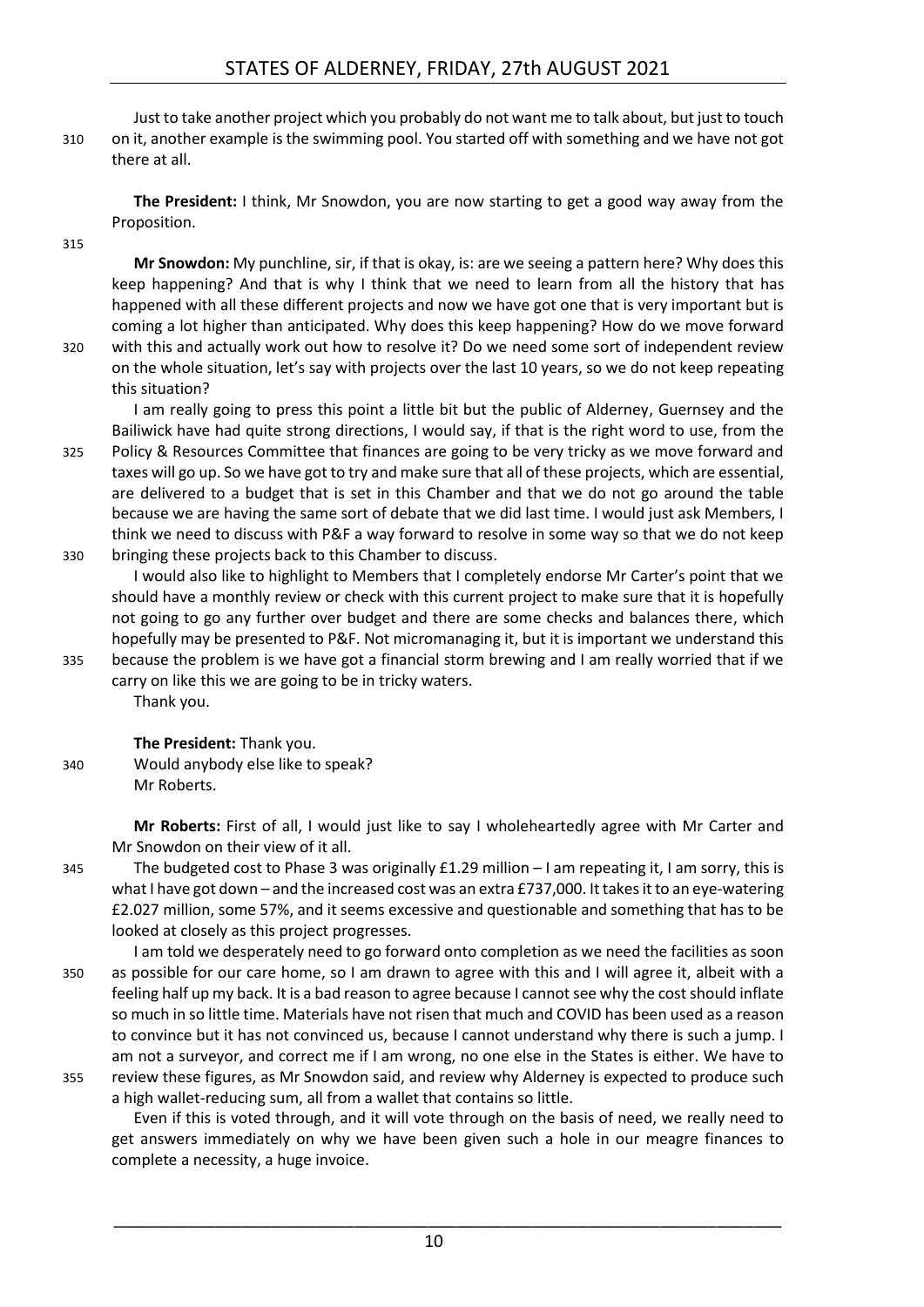360 It says in the Billet, to recommend to Policy & Resources in Guernsey to provide additional funds of £737,000 for completion of the Connaught Extension project. I just wonder if Policy & Resources would also question this and wonder just why so high a hike has been thrust upon them too. It is far too high an increase for us not to investigate and monitor. I know we have to go forward. It is never too late to see the checks and balances. We need to check we are not being 365 gazumped by using expert advice, because no States Member in here is a surveyor,so *please* make

sure we are not being gazumped. But I will agree with it. Thank you, sir.

**The President:** Thank you.

370 Mr Kelly.

**Mr Kelly:** Thank you, sir, Mr President, fellow States Members.

Firstly may I thank those who have spoken for supporting, albeit with obvious reservations, the budget necessary to complete the building of the very necessary extension.

- 375 Secondly, I would like to thank Mr Gentle for continuing to be the lead political member on the Project Board and for the work he has done so far, together with … am I allowed to mention his name? Mr Naftel, the chartered surveyor who has overseen the project, both of them have ensured that Phases 1 and 2 were both on time and on budget.
- This matter came before GSC at a special meeting on 21st July this year, having been adjourned 380 from a previous meeting to allow additional research to be conducted on whether a cheaper billed method was available because obviously we were shocked at the increase.

The options open to us were: option (1) a budget increase; (2) to reduce the scope to fit the current budget, which is billed as shell only; (3) to change the construction material; (4) to stop all works on the project completely; (5) to pause for months; and (6) to re-scope Phase 3.

- 385 Due to the overwhelming need, options (2), (4) and (5) were discounted and professional advice was given to us that an alternative build option was not only not cheaper but would delay the build, therefore eliminating options (3) and (6). We were therefore left with (1) a budget increase.
- Accepting, with reluctance, the need to increase the cost since the original estimate we 390 therefore chose to enable the project to deliver on its original scope and benefits by delivering an extension to the current care home and facilities. The recommendation was to continue with the original business case and, where possible, adjustments would be made to reduce the overall costs, monitored by our professional surveyor and by the Guernsey Procurement Department. The recommendation from GSC, ultimately before us now, was to approve a further £737,000 to 395 complete the original approved scoped project.

As we have heard from Members, in relation to the numbers of people in the Connaught and the Jubilee they are both full to capacity, and due to the demand some of the potential residents are being accommodated in the Mignot Hospital. A shortage of accommodation for those in need impacts not only on them but their families and the staff at the Connaught who have to manage 400 the situation.

As highlighted by Messrs Harris and Carter, this is a sad state of affairs where we have a shortage of suitable accommodation for the elderly. However, as highlighted by them, it is not unique to this area and is mirrored in the provision of housing for younger members of our society and critical workers. A situation which will only be solved, as we are doing today, by the States 405 investing.

I feel I must stress that the original estimate was on a concept design basis and understandably there has been comment on both the increase since the original estimate was produced in 2018 and, rightly, adverse comment on the process, which I believe needs to be examined for future projects. However, given the situation, I am going to take a pragmatic approach to solve the 410 current problem. Is there a need? Most definitely, yes. Is the preferred tender the cheapest,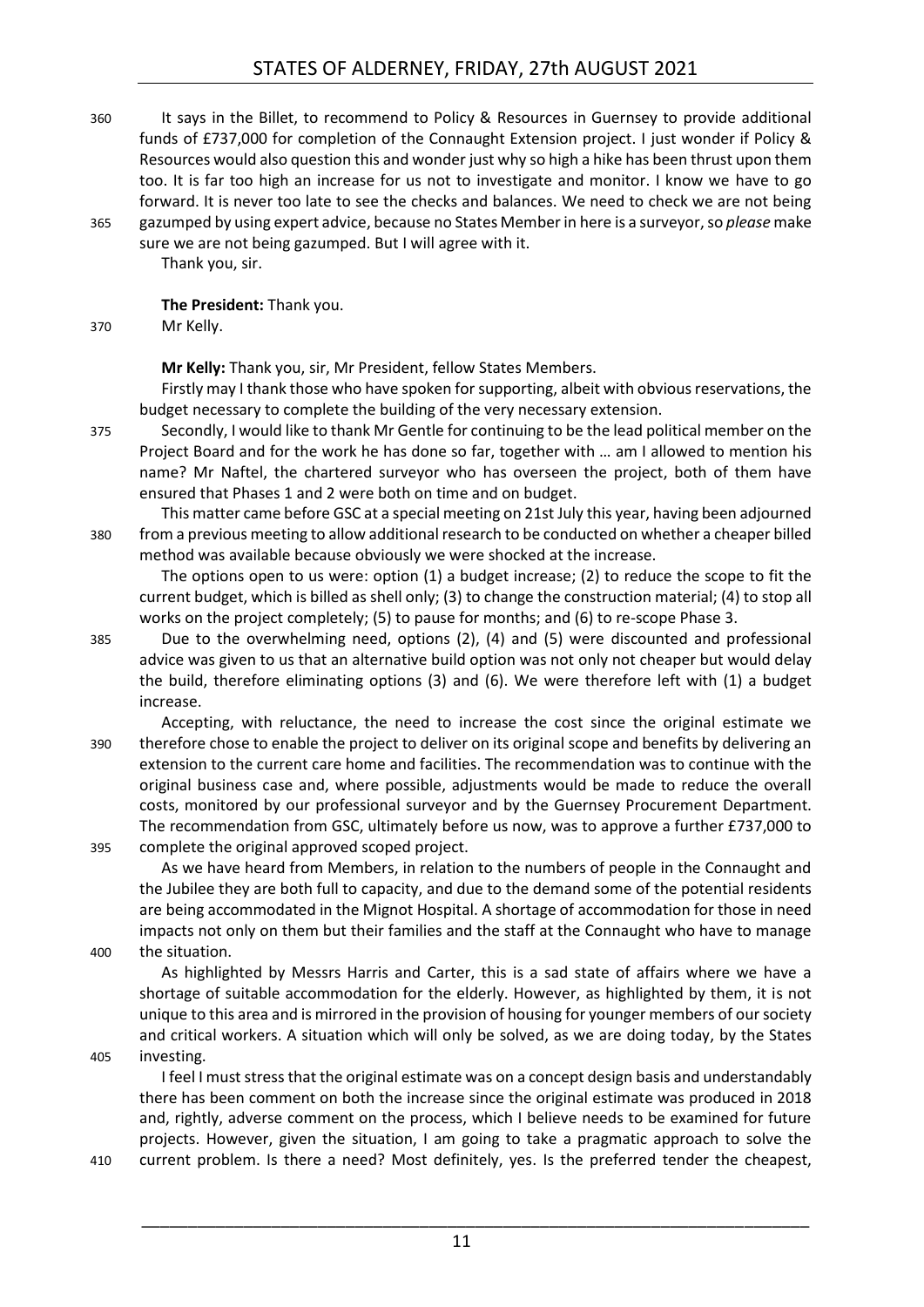considerably? Again, yes. Do we have the money? Yes. Will the process continue to be supervised by Guernsey's Procurement Department? Yes. Therefore I commend this proposal to you all. Thank you, sir.

415 **The President:** Thank you. Ms Burgess.

#### **Ms Burgess:** Thank you.

I had actually got to the point where I felt there was not much more I could add, pretty much 420 most of the comments have echoed my thoughts. I particularly welcomed Mr Harris's, it echoed the points I tried to make myself. But I actually want to thank and welcome Mr Carter's points particularly. His comments touched a nerve with me and I was glad to hear them. I also want to thank Mr Kelly for clarifying the process because I think there was a lot of muddling as to why General Services were looking at it, we wanted to be sure of the process, and I understand all the 425 comments made by my colleagues.

If I was to read what I have written I would just be repeating everything. I will obviously be supporting this but I understand the comments.

- Thank you.
- 430 **The President:** Thank you very much indeed. Finally, Mr McKinley.

**Mr McKinley:** It will not take me long, Mr President.

- As the oldest States Member, in my mid-70s, I have to declare a personal interest in this. 435 *(Laughter)* I am not sure I can really say very much more than what my fellow States Members have already said. I congratulate them for what they have said but I have to support it, and I am knocking on the door daily now to reserve my room. *(Laughter)* Thank you, sir.
- 440 **The President:** Now, Mr Abel, I suspect you would like to exercise your right of reply?

**Mr Abel:** Thank you, Mr President.

I am still trying to digest what I have been given, from the Quay at the Harbour to … I do not know where else I went during the journey we have today.

- 445 But if I can start obviously with Mr Carter's comments, which are very valid. I think when I look at where we have been in the last couple of weeks and the discussions we have had with regard to some of the shortcomings that we have identified and perceived, one thing that keeps coming again and again to this States, and certainly to P&F, is that we do have to have some clearer focus with regard to policy and also strategy.
- 450 Unfortunately when I look back and I think fellow Members will agree things tend to overwhelm us and we probably do not deal with the issues as we should do. We tend to get involved possibly a little bit too deeply into the detail and do not focus on the bigger picture and how to move ourselves forward. Certainly Mr Carter has been highlighting that to us and, with the work he is doing on the Island Plan, hopefully it will bring us to a point where we actually have
- 455 something not only to hang our hat on but all our coats as well across the board. Because at the moment if I try to hang my coat up it would fall on the floor because there are no pegs anywhere at the moment, and that situation, simplistically, is where we find ourselves because we have to deal with items on the hoof, so to speak, and really without sufficient consideration of where we need to be at this point in time.
- 460 When I look at the care home situation, and also care in general, and picking up a lot of that information that this project has necessitated to fully understand it, and certainly I thank Ms Bowskill for giving me a little bit more of a view of where we need to be. Where we are at the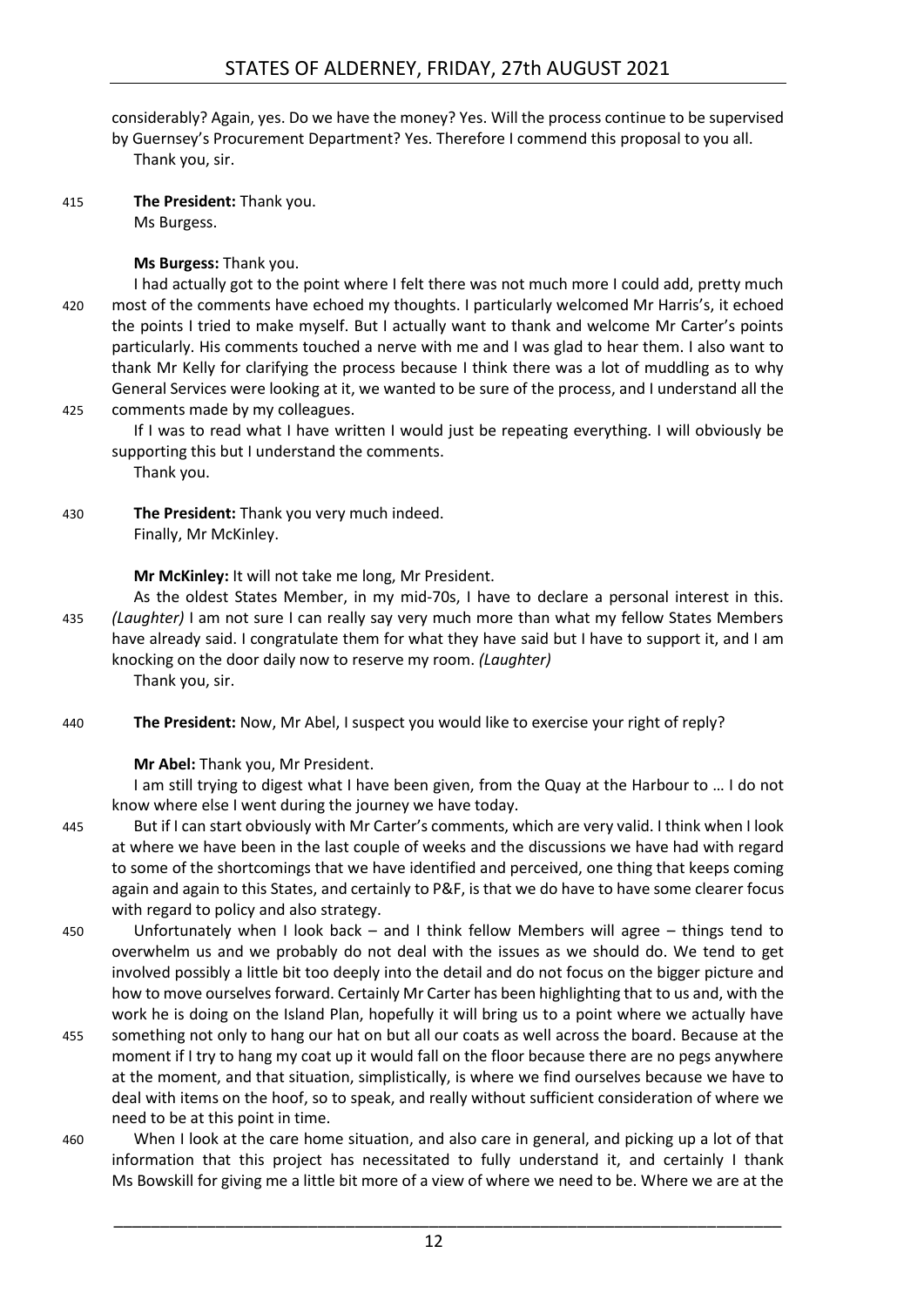moment it is probably inadequately funded as well as inadequately manned to do the job that we need. And that is something I feel, as Mr Carter has pointed out, that we need to grab hold of and 465 move forward with.

- When I look at the simple numbers, this 0.83 number that Kevin quoted, which is the ratio of working people to older people or retired people and I translate that into engineering English, if I can, Mr President, it actually equates to, with the changing demographics we have got, of needing, simplistically, one room per year to cover the needs of our population as it matures or becomes 470 more elderly, Graham obviously needs the spot soon.
- 

**The President:** That is two, Mr Abel, please. First names are not acceptable.

**Mr Abel:** I beg your pardon. Mr McKinley is the name.

- 475 But in terms of that, we sit with a full cohort at the current time. We see that by the time we complete this project that will be full again and it actually needs us to have a clear policy on how to go forward with care, in-home care, sheltered care as well as further care, so that has to be a focus for this States going forward.
- In terms of assurance, Mr Kelly highlighted to you the process to a limited extent on how to 480 take this forward and his commitment to looking to see how we plan from the process of where we are, not go back and look at history excessively and waste our time. Members have also requested, both Mr Snowdon and also Mr Carter, that we have a monthly feedback as regards this project. A project of £2 million certainly needs a minimum of that with good diligence by Members and full reporting, and I know Mr Kelly has that in mind already.
- 485 If I come back to Mr Snowdon's many questions, to do a full forensic audit I think is a good concept. The biggest problem is we really do not have the resources to do that and go back many years. I think we possibly need to have a look at the current processes and look and see exactly if there are other areas we need to reinforce.
- Certainly, I understand some two years ago when Mr Gentle assisted me with that, the whole 490 concept of project management has changed and additional staff and processes were brought in to rectify and improve the situation. And I think, on a smaller scale, with both Phase 1 and Phase 2 of the Connaught, that change in implementation and new process has improved but certainly I think that will come up for debate and discussion following the P&F meeting in September or October.
- 495 One of the questions Alex raised was this –

#### **A Member:** Ooh!

**The President:** Mr Abel, please. I know it is not easy but we have to maintain the proper 500 decorum within this Chamber.

**Mr Abel:** Sorry, Mr President. I will write down on my piece of paper so I refer to that, my apologies, Mr Snowdon, and Mr President.

Mr Snowdon raised the question on why three phases, and I think if you back over time and 505 more recently the reason for the three phases was to maximise the benefit in terms of pricing for the States whilst splitting them into specific pieces of work around the particular type of contract. We can, and it was reviewed some while ago, have this as one great lump sum. But it would have been subcontracted to one contractor, subcontracted to another contractor and there would have been a profit on those two as well as on the main contract, and the decision was to split it to 510 minimise the profit that anybody took out of our kitty, so to speak.

In terms of the whole debate on this project being expensive and over budget, yes, the budget from two to three years ago would appear to be low and inadequate. One of the questions put to us, I think in the People's Meeting this week, but not fleshed out, was what the square metres of this particular project were. When you look at the square metres of this project and you divide it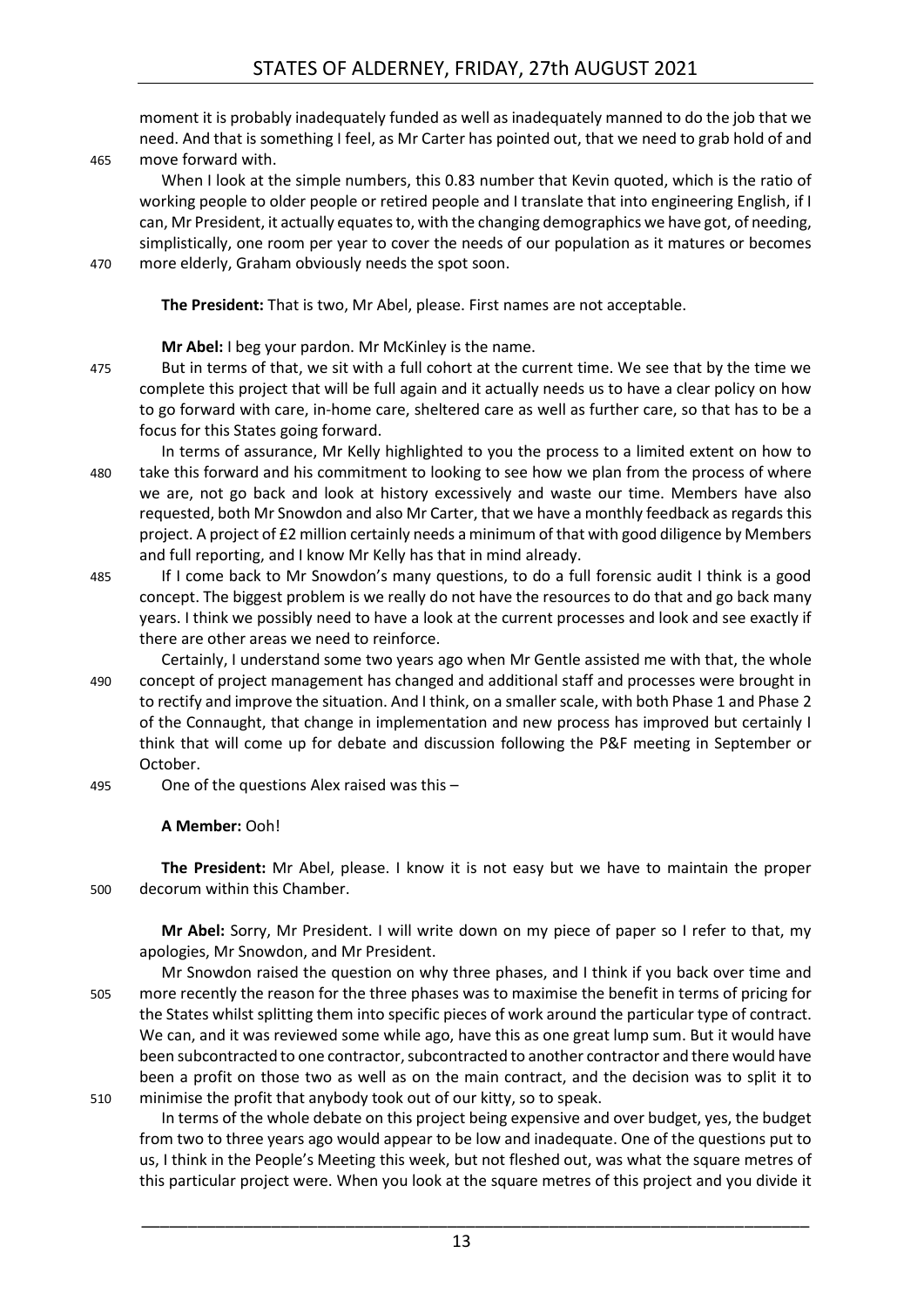515 into the total cost, including Phase 2, it roughly equates to some £2,500 per square metre. If we look at the general rule of thumb, if I use that, Mr President, on the Island, £2,500 per square metre is an equivalent number and it equates to the number that Mr Gentle tabled of £2,189, if I remember correctly. That is a UK benchmark for care homes in the UK. So if we focus on the pragmatic approach, as Mr Kelly rightly put on the table, the cost we have for this particular 520 project, which was based on a tender received and also a process covered by Guernsey

Procurement, the number we have in hand is in line with where it should be.

We can spend a lot more time going through the history of the number of two to three years ago and actually not go forward. And I think Mr Kelly's pragmatic approach of, 'Do we need it? Do we need to get on with it? Is the number reasonable?' should be adopted, and that all Members 525 should support going forward.

Yes, I do agree we maybe should spend a little bit more time on looking at the process to improve the … but not to dig back literally into the rocks of the Quay, that Mr Snowdon highlighted, rather use the concepts, the understanding and the reservations we have now to go forward into a positive framework to deliver this particular project on time, and at least up to the 530 cost, if I can use that word, Mr President, that has been tabled today.

We still need to remember that this project is a £2 million project. We are hopeful it will be revised at tender. Is that hopeful? No, that is the wrong word. We will as a process of managing this contract – it is difficult to say 'make sure' – but we do have a responsibility to ensure that we meet the cost constraints of this project and deliver it on the budget we have in hand,

535 Mr President.

So I recommend to Members that they support this Proposition and approve the project. Thank you, Mr President.

**The President:** Thank you very much indeed, Mr Abel.

- 540 Now, Mr Greffier, we come to the vote and I think we will take two votes. I think firstly in respect of the request to approve the funding of up to £737,000 by Policy and Finance and then the second part which is to authorise the Policy and Finance Committee to recommend to the States of Guernsey. So for the sake of clarity, Mr Abel, we will those votes in two parts.
- 545 **The Greffier:** Thank you, Mr President. If we can take an oral vote with the depth of feeling in the House this afternoon.

The first tranche of the Proposition will be to vote that the States of Alderney is asked to approve the recommendation from the Policy and Finance Committee to provide additional funds of up to £737,000 for the delivery of Phase 3 of the Connaught project.

*A vote was taken and the results were as follows:*

| <b>FOR</b>  | <b>AGAINST</b> | <b>ABSTAINED</b> |
|-------------|----------------|------------------|
| Mr Abel     | None           | None             |
| Ms Burgess  |                |                  |
| Mr Carter   |                |                  |
| Mr Gentle   |                |                  |
| Mr Harris   |                |                  |
| Mr Jenkins  |                |                  |
| Mr Kelly    |                |                  |
| Mr McKinley |                |                  |
| Mr Roberts  |                |                  |
| Mr Snowdon  |                |                  |

550 **The Greffier:** And the second part is to authorise the Policy and Finance Committee to recommend to the States of Guernsey Policy & Resources Committee that approval be given for the additional funding of £737,000 for Phase 3 of the Connaught Extension project.